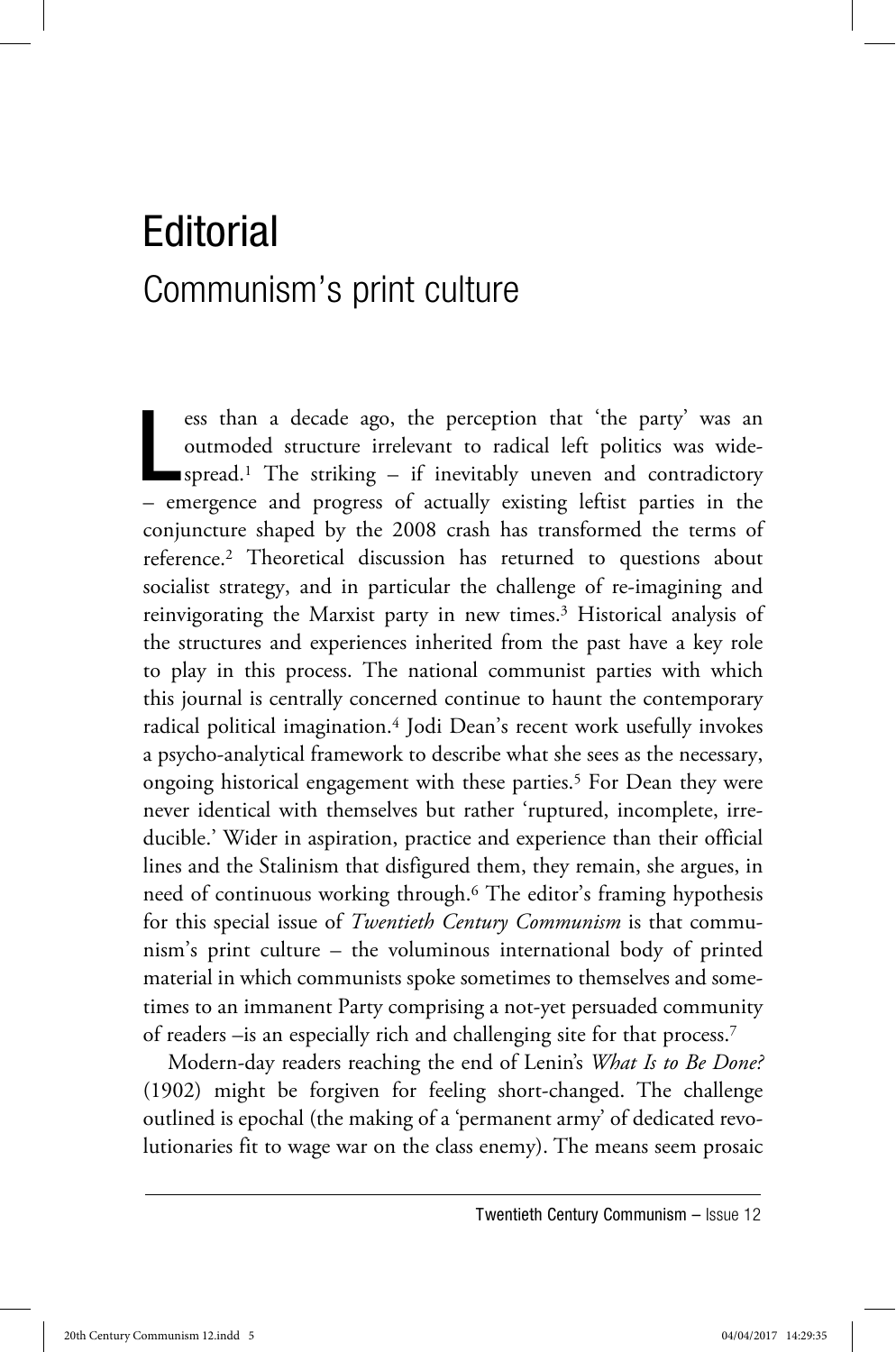(the formation of a national newspaper).8 The apparent disjunction says much about the centrality of print culture in the Leninist tradition. For Lenin in 1902 the organizational challenge of linking together locallyrooted Russian cadres in the production of an underground national newspaper would lay down the network from which a national party structure could arise. This network would in turn be reinforced and deepened by the radicalised consciousness that the newspaper would foment among readers. Production, distribution and consumption were an indissoluble process, with print actively shaping the world it also described. The question posed, 'can the newspaper be a collective organiser?' was solidly rhetorical.9

Through and after the revolution the printed word was the nervestructure of the international communist movement. The Comintern insisted that 'all periodical organs' of the party should come under 'exclusively Communist editorship', an edict that codified Lenin's scattered writings on the relationship between party and its publications.<sup>10</sup> These addressed 'literature' in both senses – party propaganda and broader practices of writing – and sought to destabilise in the image of a future classless culture the commonsense mental frameworks which saw them as mutually exclusive.11 The Comintern and its satellite organisations would be duly forthcoming with support and criticism for the full spectrum of parties' endeavours in print, from newspaper production to publishing houses.12 Sporadic forays would be made by communists into other media – film and radio especially in the Soviet Union – but print would remain the primary medium of the international movement outside the communist world. This was partly for practical reasons (relative low production costs, the possibility of working in exile and underground); it was also for strategic ones (to work with the grain of existing cultural habits in an age of mass literacy in the west, and with the autodidact traditions of their labour movements); and also, internationalist ones (keeping levels of communist consciousness sharp among the movement's geographically remote cadres). So integral, in fact, was the newspaper or periodical to twentieth-century Communist identity that it formed the natural medium of dissidence for those who wished to stake a claim to greater communist authenticity and to charge the official movement with Stalinist deviation from the movement's true soul.<sup>13</sup>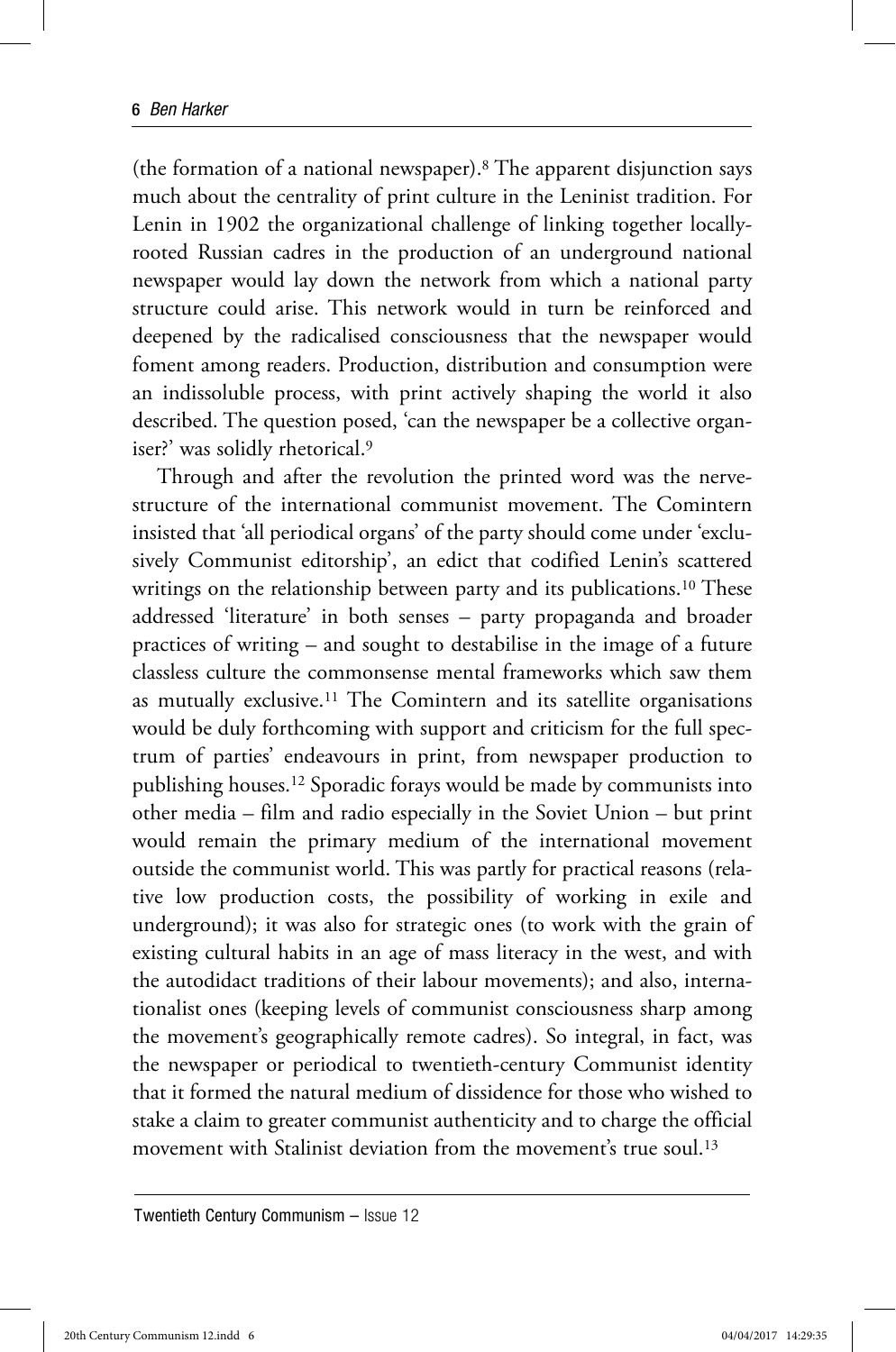It is inevitable and right that historiography of communism has been centrally committed to analysis of its central structures and experiences: its international bodies and networks;<sup>14</sup> its national parties;<sup>15</sup> the relationships between parties and national cultures and labour movements;16 the trajectories of its leading figures;17 and, more recently, to communist subjectivities.18 All of these approaches would, however, be enriched by a deeper understanding of the means through which knowledge was produced, shared and consumed, and the ways in which communist consciousness was shaped and reinforced in the process. That involves, substantially, deeper analysis of communist writing, reading, and the print culture which remained its key mode of communication well into the televisual age. The sheer scale of this lost world is powerfully conveyed in Dave Cope's recent conspectus of the print culture of the small and relatively marginal British party, *Bibliography of the Communist Party of Great Britain* (2016). Running to over three hundred and fifty closely-printed pages, the book lists and briefly summarises 7273 publications produced by or about the party, and also restores to view the expansive cultural apparatus – publishing houses, bookshops, distribution centres, literature secretaries – through which its periodicals, newspapers, pamphlets and books were circulated within and beyond its membership. As Cope writes, Communism's 'belief in the written word was boundless'.19

The national studies and bibliographies from which future comparative analyses of communism's print culture might be based continue to appear, and this special issue is a contribution to that broader project.<sup>20</sup> The articles gathered range across five national contexts, four outside the Soviet Bloc (Australia, Sweden, Italy, Britain), and one within it (Poland), and cover the duration of twentieth-century communism. They were commissioned by the editor mainly from emerging scholars currently producing challenging work in the field. Methodological considerations no less than the desire for global coverage informed the process of inviting and selecting contributors: the majority come from text-based disciplines (literary studies, visual studies, media studies), the intention being to showcase innovative analytical work produced at the interface of cultural, historical and political studies. On one hand, this was to challenge the parameters that sometimes confine the coverage of communist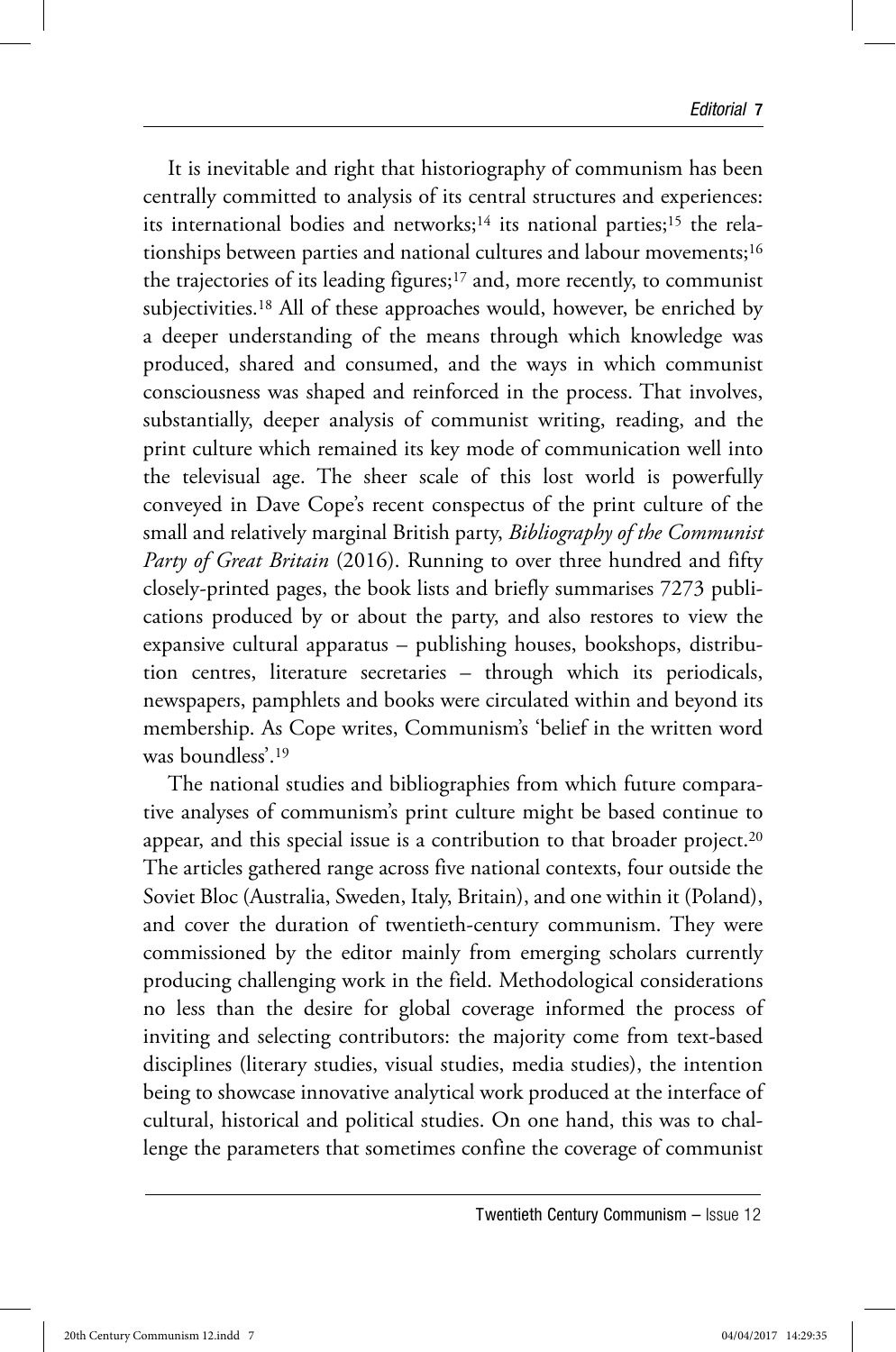writing when conducted in the broader field of literary and cultural studies, by creating space for arguments explicitly concerned with the communist institutional contexts (party, party groups, journals). On the other, it was to bring to historiography the insights produced by deeper analysis of individual cultural artefacts.

Elinor Taylor's essay, '"The voice speaking, desired, awaited": Jack Lindsay, *1649*, textual form and communist historiography' is a good example of the latter. Taylor reads Lindsay's critically neglected Popular Front period novel, *1649: A Novel of the Year* (1938), as an archive of a creative historiographical impulse brewing within British communism at odds with what would soon become dominant communist readings of the English Civil War as sparked by the clashing tectonic plates of feudal and capitalist modes of production. Instead she sees Lindsay's awkwardly untimely novel as foregrounding the work of individual agency, culture and communication in historical change in ways more readily associated with the New Left.

Other contributors directly make the case for bringing to the study of national communisms theoretical perspectives and debates from other disciplinary fields. Kristin Ewins' article, 'Swedish communism in print, 1917-45' surveys the formative period of Swedish communism through the prism of its key publications. Drawing on the burgeoning field of periodical studies, she brings to the study of communist newspapers analysis of the formal properties of a distinct cultural form whose complex meanings are often lost to approaches which merely mine for content. 21

Mila Milani's 'Translation and ideology in post-war Italy: left-wing publishers and the Italian Communist Party' addresses the PCI's strategic adoption of Antonio Gramsci as theoretical lodestar. Milani describes a fascinating and distinctly 'Gramscian' cultural intervention through which, in the 1940s and 1950s, the PCI sought to win cultural and intellectual prestige by associating itself with the translation and circulation of literary works, a process underpinned by the assumption that the most effective ideological work might be done precisely in spheres apparently most remote from ideology. The thrust of her argument takes issue with contemporary theoretical positions derived from the work of Pierre Bourdieu which, in stressing the relative autonomy of the literary field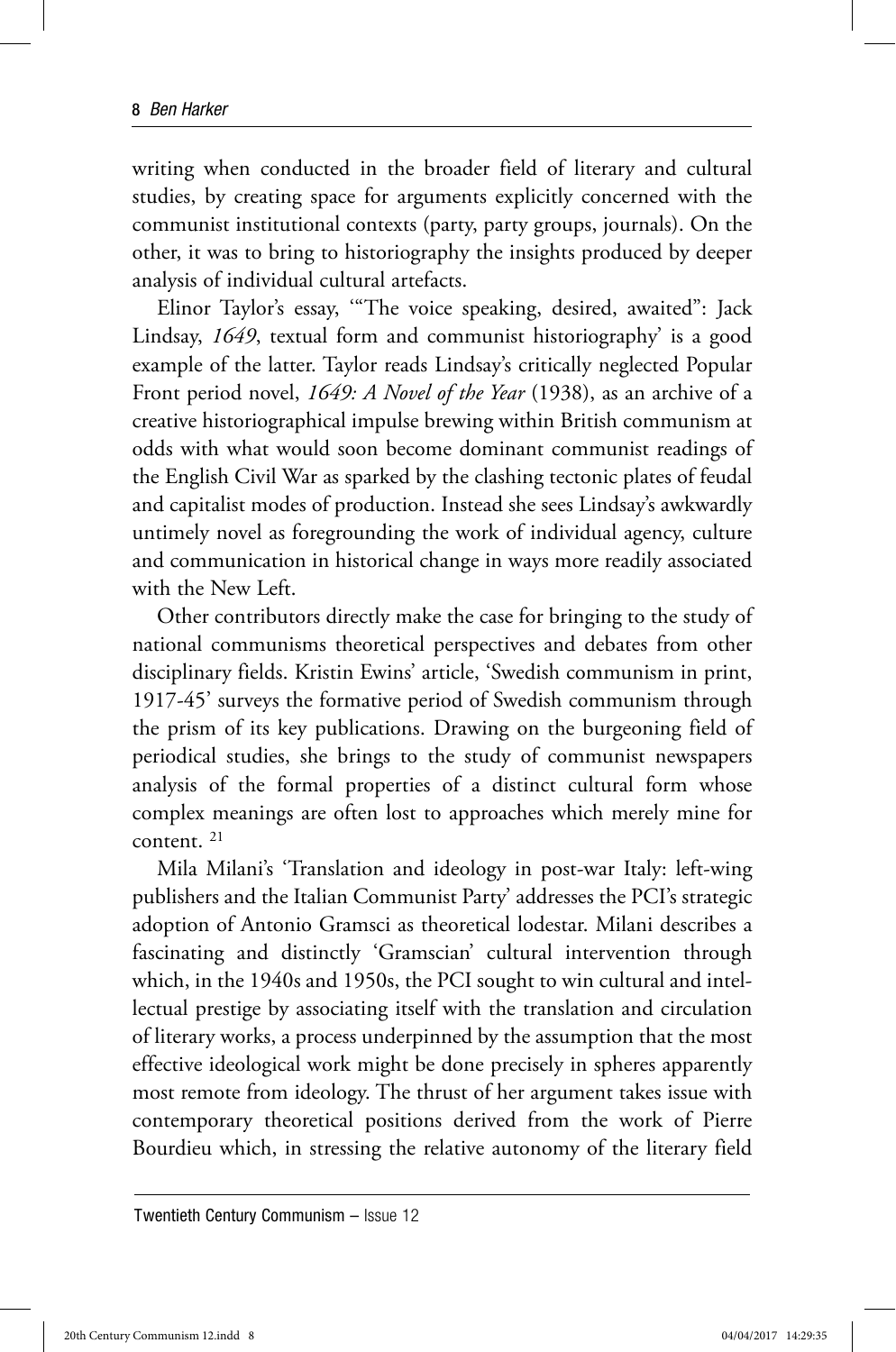from politics, tend to privilege the second term – autonomy – at the expense of grappling with the complexities of the relative embeddedness of the cultural in the political.

The question of Comintern or party 'core' and national, regional or group 'periphery' that has structured much communist historiography features in a number of the essays. Samuel Hyde's '"The vicious circle: communist cartooning, internationalism and print culture 1917-25' keeps a careful eye on Comintern edicts about publications, but also looks outward to Britain's national culture. Hyde at once foregrounds the rootedness of early communist cartooning practice in the traditions of the labour movement and traces how, far from imposing a dead-hand of centralised orthodoxy, the early 1920s 'Bolshevisation' process – with its emphasis on breaking with previous social-democratic traditions in the name of communist revolutionary internationalism – unlocked significant innovation in British communist cartooning.

Carl Tighe's 'Number crunching the engineers of human souls' focuses on the first twenty-five years of communist rule in Poland and analyses the status of Polish writers as a social group. Rich in statistical detail and drawing on the sociological survey conducted by Andrzej Siciński, Tighe's study presents Polish writers as a recalcitrant elite reluctant to fulfil the pedagogical and ideological function envisaged for them by party ideologues and who preserved through new times the prestige they had enjoyed in pre-war Poland.

The primary motivation of Anthony Ashbolt and Rowan Cahill's article '"And the lives are many": the print culture of Australian Communism' is recuperation. Their essay surveys the cultural world of Australian communism which, they argue, attained a profile in national life disproportionate to the party's size, despite being marginalised through the Cold War and obscured by the politico-cultural narrative which it effectively set in place.

Matthew Kavanagh's essay, 'British Communism, periodicals and comprehensive education, 1920-56' is dispiritingly topical at a moment when the British Conservative Party is proposing to build new tranche of grammar schools. He argues that communist teachers were far more creative in debates about curriculum, pedagogy and consciousness than has been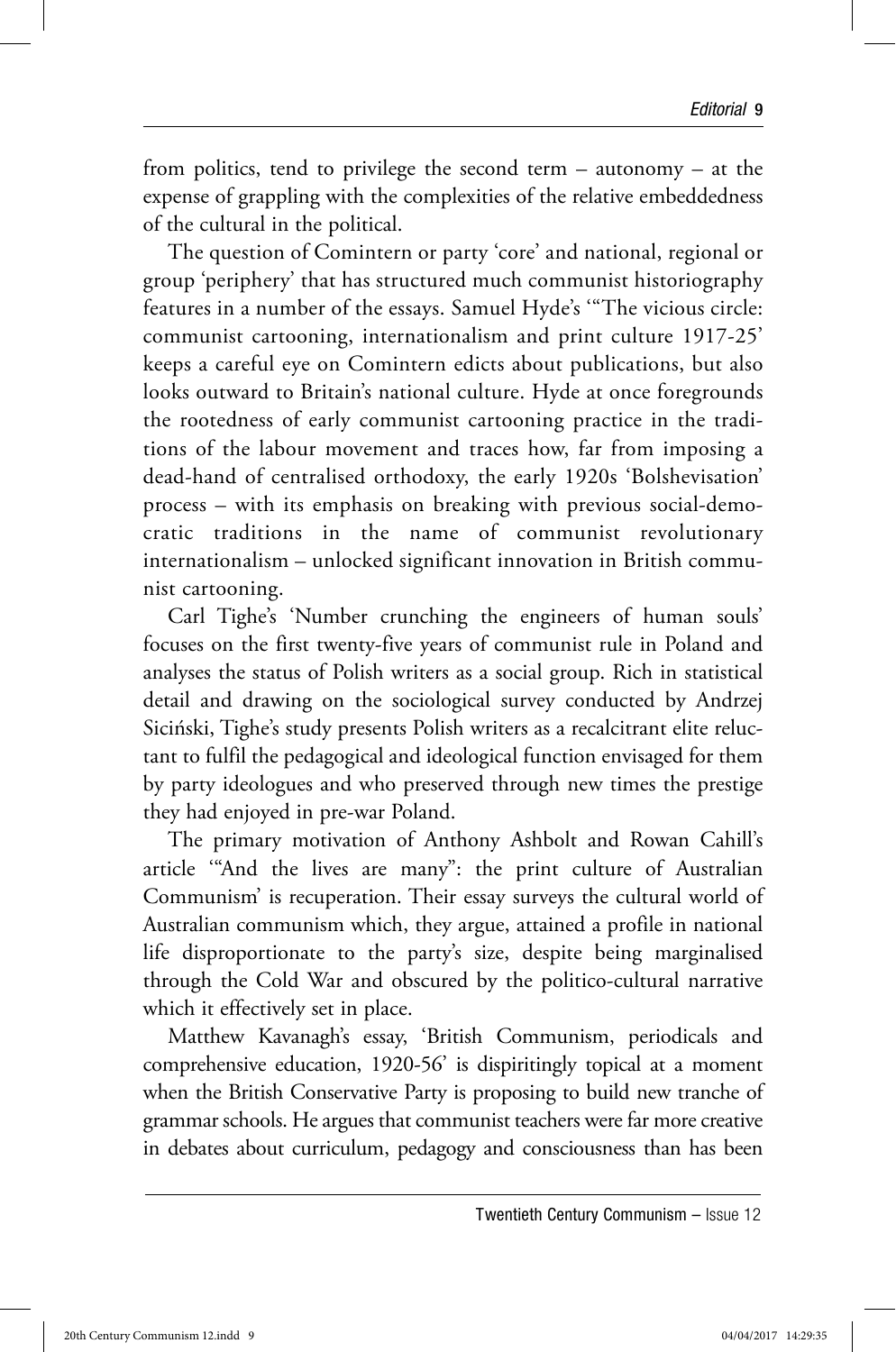recognised, and that party journals were a key location of their various interventions. Though overlooked by communist historiography more typically angled at industrial workers, communist schoolteachers, he argues, played a role in shaping of post-war educational provision and a significant if embattled role in the long-haul struggle for educational democratization and the coming of the comprehensive school in the 1960s.

Glyn Salton-Cox's essay, '"Polemics pertinent at the time of publication": Georg Lukács, *International Literature* and the Popular Front' argues that modes of historical analysis circumscribed by national boundaries potentially miss the magnetic pull across and through cultures of what he calls, after Katerina Clark, the 'cosmopolitan patriotism' of Soviet culture in the 1930s as promoted by publications such as *International Literature*. Produced in a number of languages simultaneously, this periodical (1932-45) was read not only for news of national literary scenes but, more importantly, for assessment of the balance of forces between capitalist cultural decline and 'progressive' cultural movements and energies whose pole was naturally Moscow. *International Literature* was, Salton-Cox argues, a talismanic publication for many 1930s leftist cultural intellectuals which translated and disseminated significant theoretical works internationally. Its neglect from subsequent nationally-focussed accounts of the period, he argues, distorts the historical record, in the British case by exaggerating the parochialism often attributed to its leftist intellectual currents.

What, then, emerges from this diverse collection of essays when taken together? A couple of brief observations will have to suffice. The collection suggests that working with the broader category of print culture rather than the subdivisions that communist themselves often contested (newspapers, periodicals, literature, aesthetics) is productive in making visible patterns of thinking shared across these forms and debates. For example, taken in the wider frame, the key characteristics which Georg Lukács valued in the realist historical novel analysed here by Taylor and Salton-Cox – totality of social reach, concern with 'typical' characters which embodied social processes and enabled readers to grasp history's movement – become legible once more as the sphere-specific articulations of the questions about epistemology, pedagogy and consciousness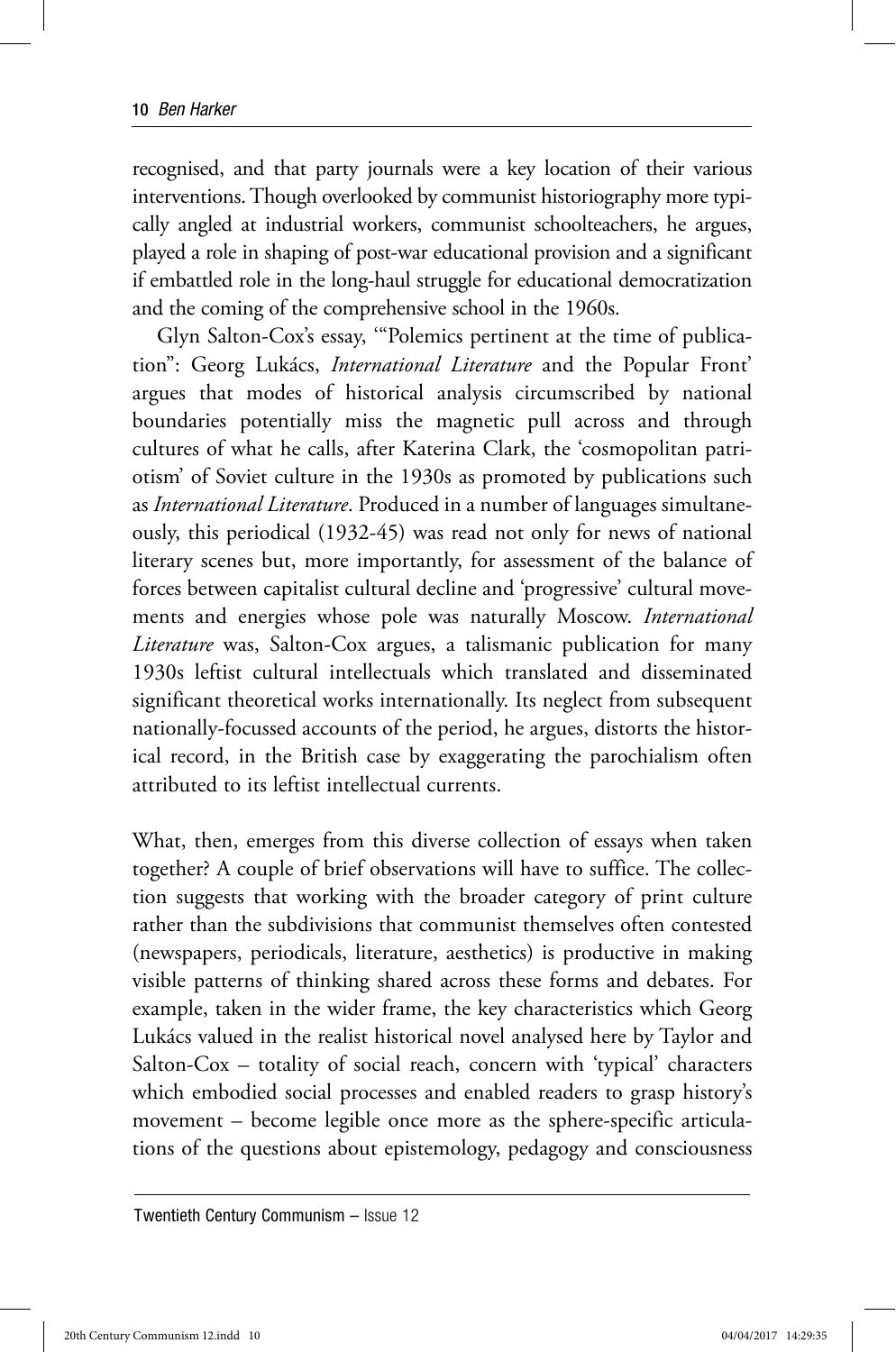which they always were. Lukács on the novel becomes intriguingly reminiscent of Lenin on the newspaper, another apparatus for complex seeing capable of educating readers by exposing 'the interrelations between *all*  classes' and thus the deeper, 'typical' pattern behind surface phenomena.<sup>22</sup>

In encompassing early (Ewins, Hyde), Popular Front (Taylor, Salton-Cox) and later (Milani, Ashbolt and Cahill, Tighe, Kavanagh) print culture, the collection variously undermines, challenges and finesses widely shared perceptions of an opposition between early 'Leninist' crudeness of interventions in the cultural field and later 'Gramscian' sophistication, productively re-focusing attention on the writing and legacies of two of twentieth-century communism's key thinkers. Ewins' essay demonstrates that revisiting Lenin's writings such as 'Party organisation and party literature' (1905), with its emphasis on culture as prefiguration and an active material *process*, reminds us that the later, Stalinist, creation in Lenin's name of reductive models of 'base' and 'superstructure' in which 'cultural' activity was a secondary reflection of economic processes is a distortion of his thought.23 This reduction is inseparable from the politically damaging construction of 'Leninism' as a model of insurrectionary vanguardism impatient with allegedly secondary matters of culture and civil society. It impoverishes contemporary Marxism no less than 'culturalist' appropriations of Gramsci – also covered here – which bracket off *his* thinking about capital, class, state and party from the writing on hegemony and civil society and thereby diminish him to a forefather of Cultural Studies antithetical to 'Leninism.'24 Taken collectively, the essays gathered here are greater than the sum of their parts in revealing that close analysis of communism's print culture can play a part in unsettling such sedimented conceptions at a time when contemporary history is suggesting they need to be revisited and worked through.

Ben Harker, University of Manchester

## **Notes**

 1 This tendency found resonant theoretical expression in the 'idea of communism' debate inaugurated by Alain Badiou, for whom the Marxist party was only ever the socialist state in embryo, an invention of the past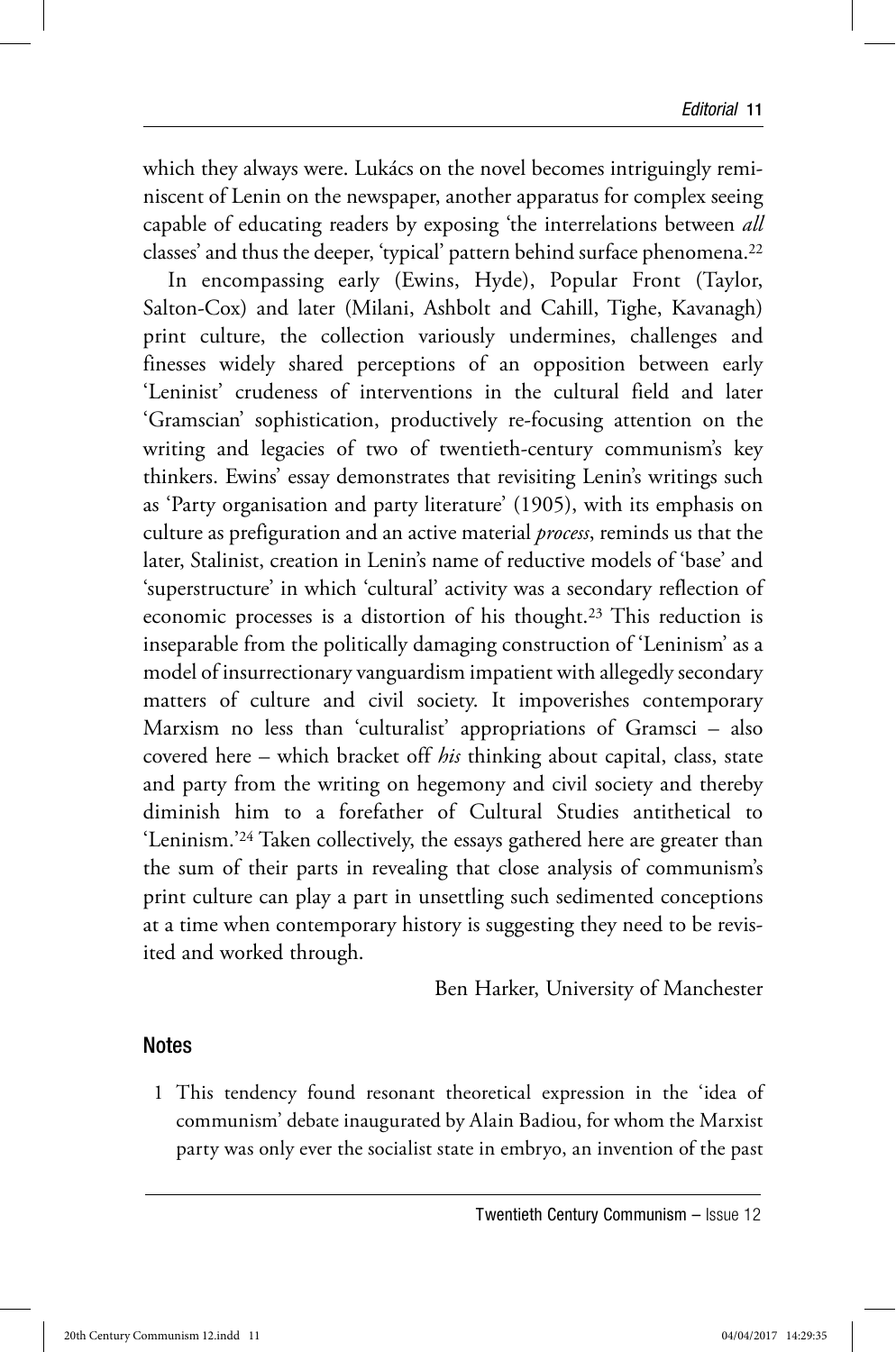which weighed like a nightmare on the brains of the living. For Badiou the fundamental challenge now was ideological rather than organizational: to reinscribe communism into political discourse Alain Badiou, 'The Communist Hypothesis', *New Left Review* 49, January-February 2008, www.newleftreview.org/?view+2705; the early stages of the debate continued in Alain Badiou, *The Communist Hypothesis* trans. David Macey and Steve Corcoran, London : Verso 2010; Costas Douzinas and Slavoj Žižek eds., *The Idea of Communism*, London: Verso, 2010.

- 2 As Susan Watkins has recently outlined, oppositional social movements were slow to galvanise in response; the formation of national projects angled at politics – in the sense of the transformation of the totality of social relations – was predictably slower still. Watkins, 'Left Oppositions', *New Left Review* 98, March-April 2016, pp5-30.
- 3 See, for instance, Pablo Iglesias, 'Explaining Podemos', *New Left Review*  93, May-June 2015, pp93-22 and his *Politics in a Time of Crisis: Podemos and the Future of Democratic Europe*, London: Verso, 2015, especially pp176-96; Bécquer Seguín, 'Podemos and its critics', *Radical Philosophy*  193, September-October 2015, pp 20-33; Alex Callinicos of Britain's SWP and Stathis Kouvelakis, of Syriza's central committee debated 'Syriza and Socialist Strategy' in central London on 25 February 2015; the debate was hosted by *International Socialism* printed in *Socialist Worker* on 14 and 21 March 2015, and can be viewed on youtube.com/ watch?v+FV2CTBjlpQ; the essays by Peter D. Thomas, Gavin Walker and Jason E. Smith in *Theory & Event* 16.4, Winter 2013.
- 4 Though apparently opposites, approaches which see these parties as straightforwardly reducible to the Stalinism with which they were cankered actually share much – in terms of evasion and self-consolation – with those which view them from perspectives of defensiveness or nostalgia.
- 5 Jodi Dean, *Crowds and Party*, London and New York: Verso, 2016, pp209-51.
- 6 Dean, *The Communist Horizon*, London: Verso, 2012, p239.
- 7 These views are the editors alone, and don't necessarily reflect those of either the contributors or the journal's other editors.
- 8 Lenin, *What Is To Be Done? Burning Questions of Our Movement*, Moscow: Progress, 1973, p167, p172.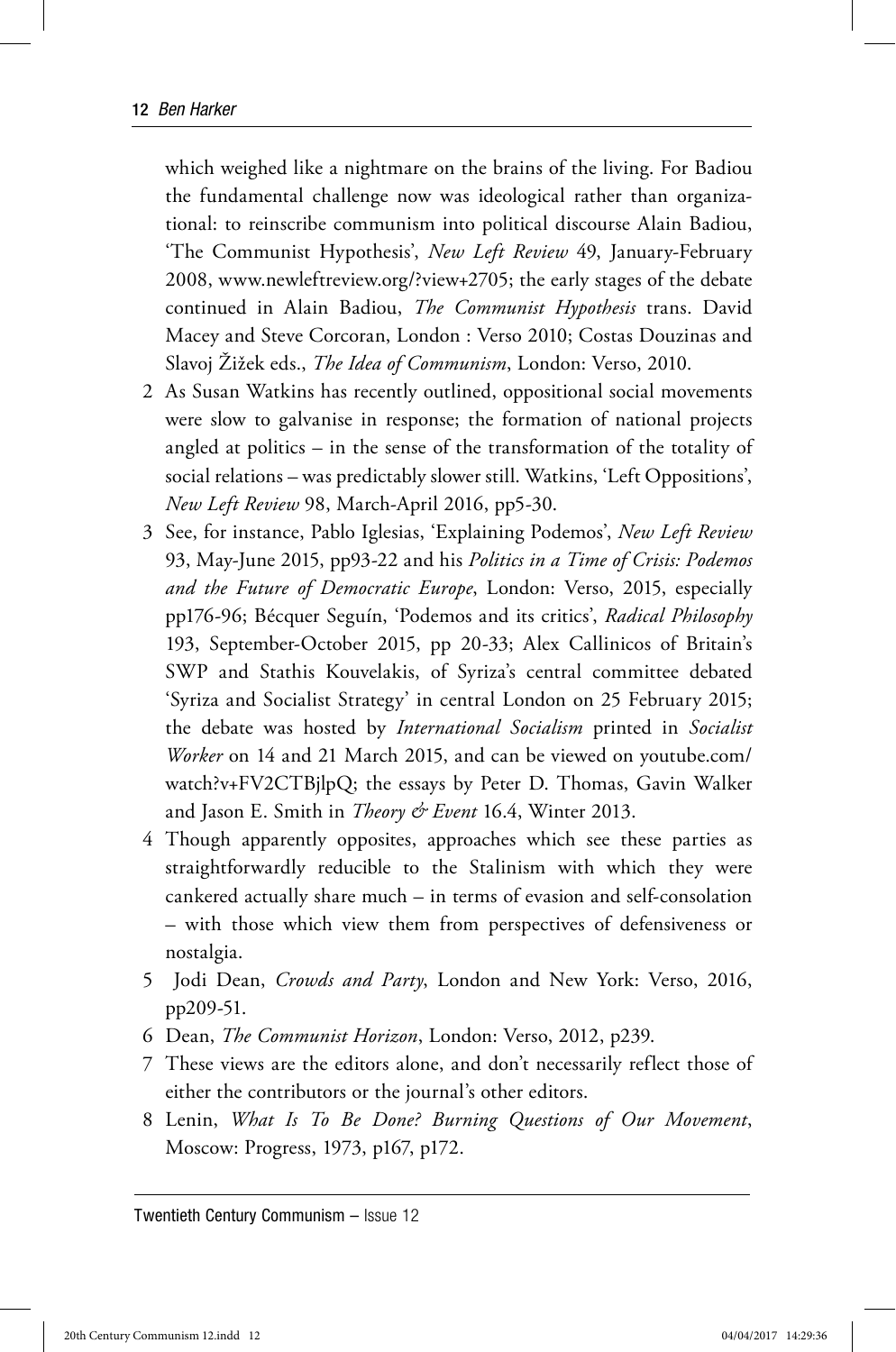- 9 Lenin, *What Is to Be Done?*, p156; Lars T. Lih, *Lenin*, London: Reaktion, 2011, pp78-83
- 10 Reprinted in *Lenin on Britain*, London: Lawrence & Wishart, 1941, p 218; the key essays here are 'Party organisation and party literature' (1905), 'The tasks of the youth leagues', (1920), and 'On proletarian culture' (1920). Lenin, *Selected Works*, London: Lawrence & Wishart 1968, pp148-53, pp607-21, pp621-23.
- 11 Lenin, 'Party organisation and party literature' (1905), *Selected Works,*  pp148-53.
- 12 The archives of the CPGB's in-house publisher, Lawrence & Wishart, reveal the extent of Soviet guidance via the company Saffronova. Box 4, Lawrence & Wishart Records, 1927-51, GEN MSS 703, Beinecke Rare Book and Manuscript Library, Yale University.
- 13 See for instance the documents gathered in John Callaghan and Ben Harker (eds), *British Communism: A Documentary History*, Manchester: MUP, 2011, pp186-206 relating to E.P. Thompson and John Saville's *The Reasoner.*
- 14 Serge Wolikow, *L'Internationale communiste (1919-43). Le Komitern ou le réve déchu parti mondial de la révolution.* Paris, Les Editions de l'Atelier, 2010; Brigitte Studer, *The Transnational World of the Cominternians*. Hounsmills: Palgrave Macmillan, 2015.
- 15 José Gotovitch, *Du communisme et dess communistes en Belgique. Approaches critiques*, Bruxelles: Aden, 2011.
- 16 Jessica Wardhaugh, *In Pursuit of the People: Political Culture in France 1934-39*, New York: Palgrave MacMillan, 2009; Mattie Fitch, 'The people and the workers: communist cultural politics during the Popular Front in France', *Twentieth Century Communism* 9 (2015), pp40-68.
- 17 Albertina Vittoria, *Togliatti e gli intellettuali. La politica culturale dei comunisti italiani (1944-1964)*, Rome: Carocci, 2014.
- 18 For an overview of these modes, see Kevin Morgan, Gidon Cohen and Andrew Flinn, *Communists and British Society 1920-*9, London: Rivers Oram, 2007, pp1-11; the book is itself an instance of the latter.
- 19 Dave Cope (ed), *Bibliography of the Communist Party of Great Britain*, London: Lawrence & Wishart 2016, p8.
- 20 Philip Bounds, *British Communism and the Politics of Literature 1928- 1939*, Pontypool: Merlin, 2012; Vittoria, *Togliatti e gli intellettuali*; Marie